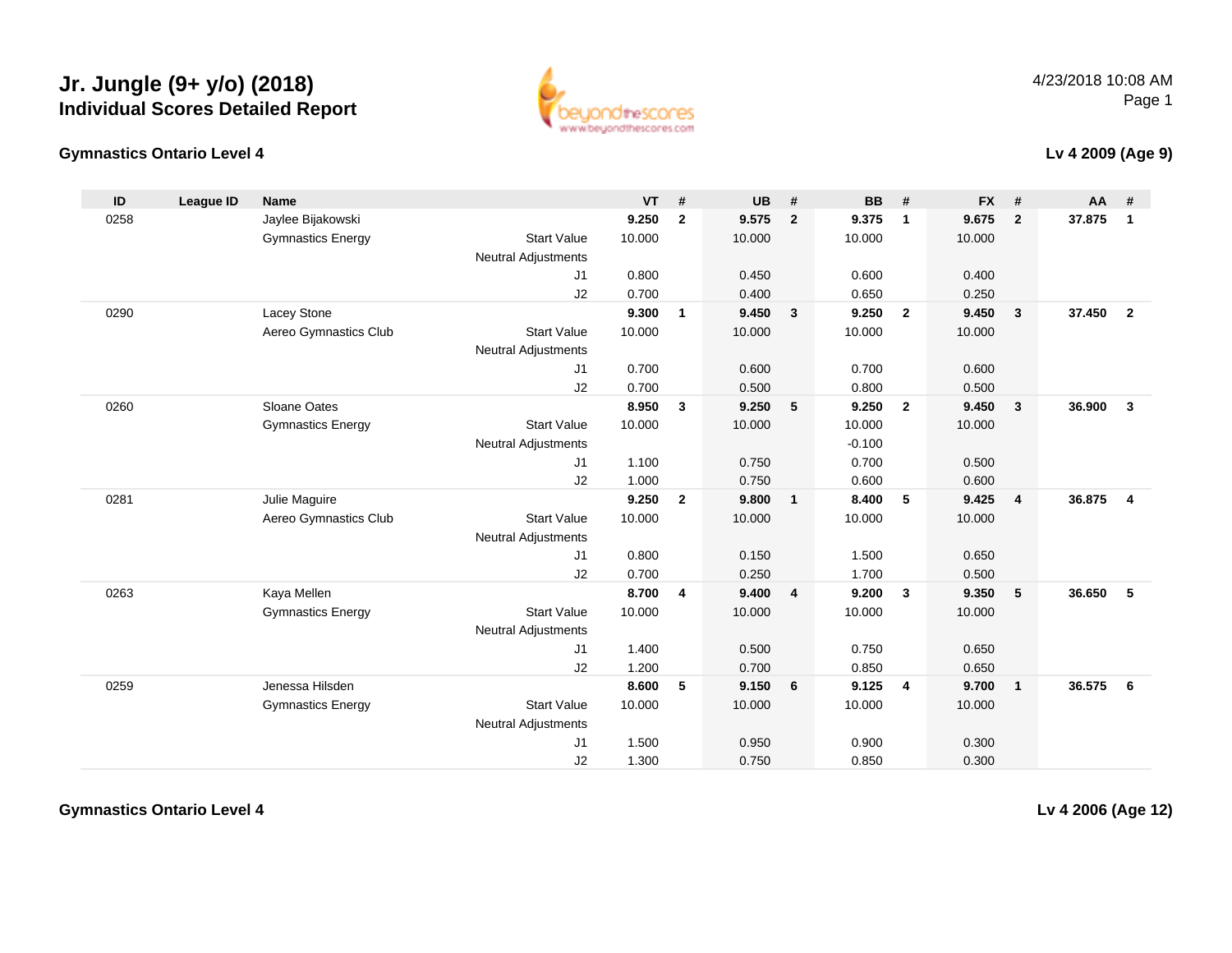

|      |           |                                    |                            | <b>BEREAD AND ARRAIGNMENT AND ARRAIGNMENT AND POST AND ARRAIGNMENT.</b> |                          |              |                          |              |                          |              |                          |        |                         |
|------|-----------|------------------------------------|----------------------------|-------------------------------------------------------------------------|--------------------------|--------------|--------------------------|--------------|--------------------------|--------------|--------------------------|--------|-------------------------|
| ID   | League ID | <b>Name</b>                        |                            | $VT$ #                                                                  |                          | <b>UB</b>    | #                        | <b>BB</b>    | #                        | FX #         |                          | AA     | #                       |
| 0194 |           | <b>Sydney Martin</b>               |                            | <b>X.XXX</b>                                                            | $\overline{\phantom{a}}$ | <b>X.XXX</b> | $\overline{\phantom{a}}$ | <b>X.XXX</b> | $\overline{\phantom{a}}$ | <b>X.XXX</b> | $\overline{\phantom{a}}$ | 0.000  | --                      |
| 0045 |           | Keren Ophir                        |                            | 9.100                                                                   | $\bf 6$                  | 9.650        | $\overline{2}$           | 9.600        | $\mathbf{1}$             | 9.675        | $\overline{1}$           | 38.025 | $\mathbf{1}$            |
|      |           | <b>ASF</b>                         | <b>Start Value</b>         | 10.000                                                                  |                          | 10.000       |                          | 10.000       |                          | 10.000       |                          |        |                         |
|      |           |                                    | Neutral Adjustments        |                                                                         |                          |              |                          |              |                          |              |                          |        |                         |
|      |           |                                    | J1                         | 1.000                                                                   |                          | 0.350        |                          | 0.500        |                          | 0.350        |                          |        |                         |
|      |           |                                    | J2                         | 0.800                                                                   |                          | 0.350        |                          | 0.300        |                          | 0.300        |                          |        |                         |
| 0291 |           | Sarah Maguire                      |                            | 9.500                                                                   | $\overline{2}$           | 9.725        | $\overline{1}$           | 8.925        | $\overline{4}$           | 9.350        | $\overline{4}$           | 37.500 | $\overline{2}$          |
|      |           | Aereo Gymnastics Club              | <b>Start Value</b>         | 10.000                                                                  |                          | 10.000       |                          | 10.000       |                          | 10.000       |                          |        |                         |
|      |           |                                    | <b>Neutral Adjustments</b> |                                                                         |                          |              |                          |              |                          |              |                          |        |                         |
|      |           |                                    | J1                         | 0.600                                                                   |                          | 0.250        |                          | 1.150        |                          | 0.700        |                          |        |                         |
|      |           |                                    | J2                         | 0.400                                                                   |                          | 0.300        |                          | 1.000        |                          | 0.600        |                          |        |                         |
| 0049 |           | Cara Li                            |                            | 8.850                                                                   | 8                        | 9.475        | 4                        | 9.500        | $\mathbf{2}$             | 9.650        | $\overline{2}$           | 37.475 | $\mathbf{3}$            |
|      |           | <b>ASF</b>                         | <b>Start Value</b>         | 10.000                                                                  |                          | 10.000       |                          | 10.000       |                          | 10.000       |                          |        |                         |
|      |           |                                    | <b>Neutral Adjustments</b> |                                                                         |                          |              |                          |              |                          |              |                          |        |                         |
|      |           |                                    | J1                         | 1.100                                                                   |                          | 0.400        |                          | 0.500        |                          | 0.350        |                          |        |                         |
|      |           |                                    | J2                         | 1.200                                                                   |                          | 0.650        |                          | 0.500        |                          | 0.350        |                          |        |                         |
| 0252 |           | Claire Tirpko                      |                            | 9.150                                                                   | $\overline{\mathbf{4}}$  | 9.475        | $\overline{4}$           | 9.150        | $\mathbf{3}$             | 9.550        | $\mathbf{3}$             | 37.325 | $\overline{\mathbf{4}}$ |
|      |           | <b>Gymnastics Energy</b>           | <b>Start Value</b>         | 10.000                                                                  |                          | 10.000       |                          | 10.000       |                          | 10.000       |                          |        |                         |
|      |           |                                    | <b>Neutral Adjustments</b> |                                                                         |                          |              |                          |              |                          |              |                          |        |                         |
|      |           |                                    | J1                         | 0.900                                                                   |                          | 0.450        |                          | 0.800        |                          | 0.500        |                          |        |                         |
|      |           |                                    | J2                         | 0.800                                                                   |                          | 0.600        |                          | 0.900        |                          | 0.400        |                          |        |                         |
| 0082 |           | <b>Tia Maltais</b>                 |                            | 9.575                                                                   | $\mathbf{1}$             | 9.550        | $\mathbf{3}$             | 8.400        | 6                        | 9.175        | 6                        | 36.700 | 5                       |
|      |           | <b>Shenderey Gymnastics Centre</b> | <b>Start Value</b>         | 10.000                                                                  |                          | 10.000       |                          | 10.000       |                          | 10.000       |                          |        |                         |
|      |           |                                    | <b>Neutral Adjustments</b> |                                                                         |                          |              |                          |              |                          |              |                          |        |                         |
|      |           |                                    | J1                         | 0.450                                                                   |                          | 0.550        |                          | 1.700        |                          | 0.850        |                          |        |                         |
|      |           |                                    | J2                         | 0.400                                                                   |                          | 0.350        |                          | 1.500        |                          | 0.800        |                          |        |                         |
| 0251 |           | Jamie Orzel                        |                            | 9.225                                                                   | $\mathbf{3}$             | 9.250        | 5                        | 8.800        | - 5                      | 9.300        | 5                        | 36.575 | 6                       |
|      |           | <b>Gymnastics Energy</b>           | <b>Start Value</b>         | 10.000                                                                  |                          | 10.000       |                          | 10.000       |                          | 10.000       |                          |        |                         |
|      |           |                                    | <b>Neutral Adjustments</b> |                                                                         |                          |              |                          |              |                          |              |                          |        |                         |
|      |           |                                    | J1                         | 0.800                                                                   |                          | 0.700        |                          | 1.300        |                          | 0.700        |                          |        |                         |
|      |           |                                    | J2                         | 0.750                                                                   |                          | 0.800        |                          | 1.100        |                          | 0.700        |                          |        |                         |
| 0271 |           | <b>Rheece Hutley</b>               |                            | 8.975                                                                   | $\overline{7}$           | 8.725        | $\overline{7}$           | 8.250        | $\overline{7}$           | 9.550        | $\overline{\mathbf{3}}$  | 35.500 | $\overline{7}$          |
|      |           | <b>Gymnastics Energy</b>           | <b>Start Value</b>         | 10.000                                                                  |                          | 10.000       |                          | 10.000       |                          | 10.000       |                          |        |                         |
|      |           |                                    | <b>Neutral Adjustments</b> |                                                                         |                          |              |                          |              |                          |              |                          |        |                         |
|      |           |                                    | J1                         | 1.100                                                                   |                          | 1.300        |                          | 1.900        |                          | 0.500        |                          |        |                         |
|      |           |                                    | J2                         | 0.950                                                                   |                          | 1.250        |                          | 1.600        |                          | 0.400        |                          |        |                         |
| 0273 |           | Olivia Gauld                       |                            | 9.125                                                                   | 5                        | 8.850        | 6                        | 7.875        | 9                        | 8.875        | 8                        | 34.725 | 8                       |
|      |           | <b>Gymnastics Energy</b>           | <b>Start Value</b>         | 10.000                                                                  |                          | 10.000       |                          | 10.000       |                          | 10.000       |                          |        |                         |
|      |           |                                    | <b>Neutral Adiustments</b> |                                                                         |                          |              |                          |              |                          |              |                          |        |                         |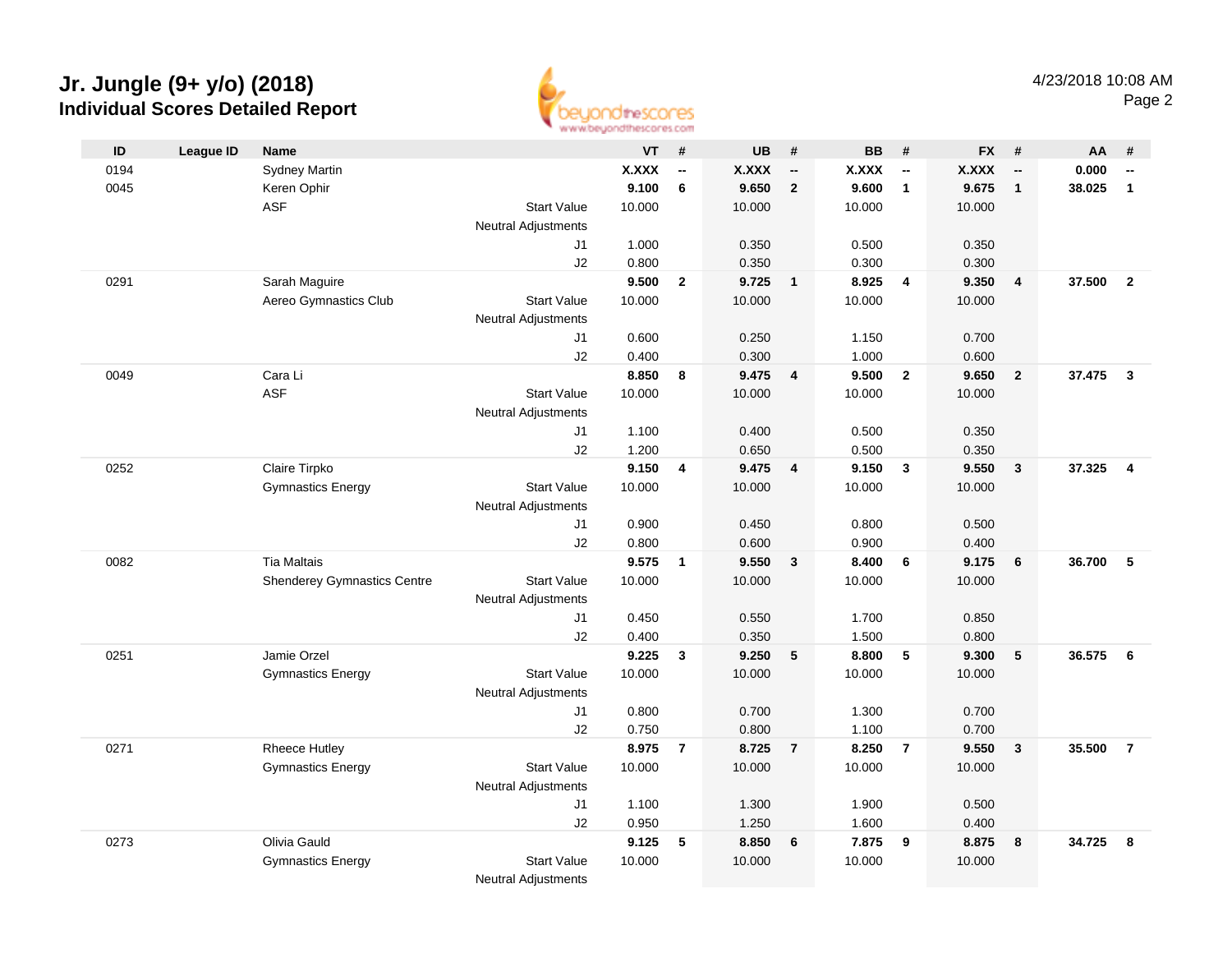

|      |                          | J1                         | 0.800    |     | 1.100   | 2.250   | 1.000  |              |        |    |
|------|--------------------------|----------------------------|----------|-----|---------|---------|--------|--------------|--------|----|
|      |                          | J2                         | 0.950    |     | 1.200   | 2.000   | 1.250  |              |        |    |
| 0167 | Mikayla Crocco           |                            | 8.625    | - 9 | 8.525 8 | 8.125 8 | 9.025  | $\mathbf{7}$ | 34.300 | 9  |
|      | <b>Barrie Kempettes</b>  | <b>Start Value</b>         | 10.000   |     | 10.000  | 10.000  | 10.000 |              |        |    |
|      |                          | <b>Neutral Adjustments</b> |          |     |         |         |        |              |        |    |
|      |                          | J1                         | .350     |     | 1.600   | 1.800   | 0.900  |              |        |    |
|      |                          | J2                         | 1.400    |     | 1.350   | 1.950   | 1.050  |              |        |    |
| 0253 | Kairi Shaw               |                            | 8.100 10 |     | 8.400 9 | 8.400 6 | 8.475  | - 9          | 33.375 | 10 |
|      | <b>Gymnastics Energy</b> | <b>Start Value</b>         | 10.000   |     | 10.000  | 10.000  | 10.000 |              |        |    |
|      |                          | Neutral Adjustments        |          |     |         |         |        |              |        |    |
|      |                          | J1                         | 1.800    |     | 1.500   | 1.500   | 1.500  |              |        |    |
|      |                          | J2                         | 2.000    |     | 1.700   | 1.700   | 1.550  |              |        |    |

#### **Gymnastics Ontario Level 4**

**Lv 4 2004 (Age 14)**

| ID   | League ID | <b>Name</b>                        |                            | <b>VT</b> | #              | <b>UB</b> | #                       | <b>BB</b> | #                       | <b>FX</b> | #              | AA #   |                |
|------|-----------|------------------------------------|----------------------------|-----------|----------------|-----------|-------------------------|-----------|-------------------------|-----------|----------------|--------|----------------|
| 0237 |           | Paris Perron                       |                            | 9.400     | 1              | 9.675     | $\mathbf 1$             | 9.100     | $\overline{2}$          | 9.450     | $\mathbf{2}$   | 37.625 | -1             |
|      |           | <b>Gymnastics Energy</b>           | <b>Start Value</b>         | 10.000    |                | 10.000    |                         | 10.000    |                         | 10.000    |                |        |                |
|      |           |                                    | <b>Neutral Adjustments</b> |           |                |           |                         |           |                         |           |                |        |                |
|      |           |                                    | J1                         | 0.700     |                | 0.300     |                         | 1.000     |                         | 0.600     |                |        |                |
|      |           |                                    | J2                         | 0.500     |                | 0.350     |                         | 0.800     |                         | 0.500     |                |        |                |
| 0084 |           | <b>Isabel Paulo</b>                |                            | 9.200     | $\mathbf{2}$   | 8.950     | 6                       | 9.175     | $\overline{\mathbf{1}}$ | 9.500     | $\mathbf{1}$   | 36.825 | $\mathbf{2}$   |
|      |           | <b>Shenderey Gymnastics Centre</b> | Start Value                | 10.000    |                | 10.000    |                         | 10.000    |                         | 10.000    |                |        |                |
|      |           |                                    | Neutral Adjustments        |           |                |           |                         |           |                         |           |                |        |                |
|      |           |                                    | J1                         | 0.800     |                | 1.250     |                         | 0.850     |                         | 0.500     |                |        |                |
|      |           |                                    | J2                         | 0.800     |                | 0.850     |                         | 0.800     |                         | 0.500     |                |        |                |
| 0303 |           | Jenna Sabourin                     |                            | 8.700     | 8              | 9.325     | $\overline{\mathbf{2}}$ | 8.900     | $\mathbf{3}$            | 8.975     | $\overline{4}$ | 35.900 | $\mathbf{3}$   |
|      |           | <b>Shenderey Gymnastics Centre</b> | <b>Start Value</b>         | 10.000    |                | 10.000    |                         | 10.000    |                         | 10.000    |                |        |                |
|      |           |                                    | Neutral Adjustments        |           |                |           |                         |           |                         |           |                |        |                |
|      |           |                                    | J1                         | 1.300     |                | 0.700     |                         | 1.200     |                         | 1.000     |                |        |                |
|      |           |                                    | J2                         | 1.300     |                | 0.650     |                         | 1.000     |                         | 1.050     |                |        |                |
| 0163 |           | Daniella Molina                    |                            | 8.925     | $\overline{7}$ | 9.125     | $\overline{\mathbf{3}}$ | 8.500     | -4                      | 9.150     | $\mathbf{3}$   | 35.700 | $\overline{4}$ |
|      |           | <b>Barrie Kempettes</b>            | <b>Start Value</b>         | 10.000    |                | 10.000    |                         | 10.000    |                         | 10.000    |                |        |                |
|      |           |                                    | Neutral Adjustments        |           |                |           |                         |           |                         |           |                |        |                |
|      |           |                                    | J1                         | 1.150     |                | 0.850     |                         | 1.500     |                         | 0.900     |                |        |                |
|      |           |                                    | J <sub>2</sub>             | 1.000     |                | 0.900     |                         | 1.500     |                         | 0.800     |                |        |                |
| 0169 |           | Melissa Shahriary                  |                            | 8.950     | 6              | 9.000     | $\overline{4}$          | 8.375     | 5                       | 8.900     | 6              | 35.225 | 5              |
|      |           | <b>Barrie Kempettes</b>            | <b>Start Value</b>         | 10.000    |                | 10.000    |                         | 10.000    |                         | 10.000    |                |        |                |
|      |           |                                    | <b>Neutral Adjustments</b> |           |                |           |                         |           |                         |           |                |        |                |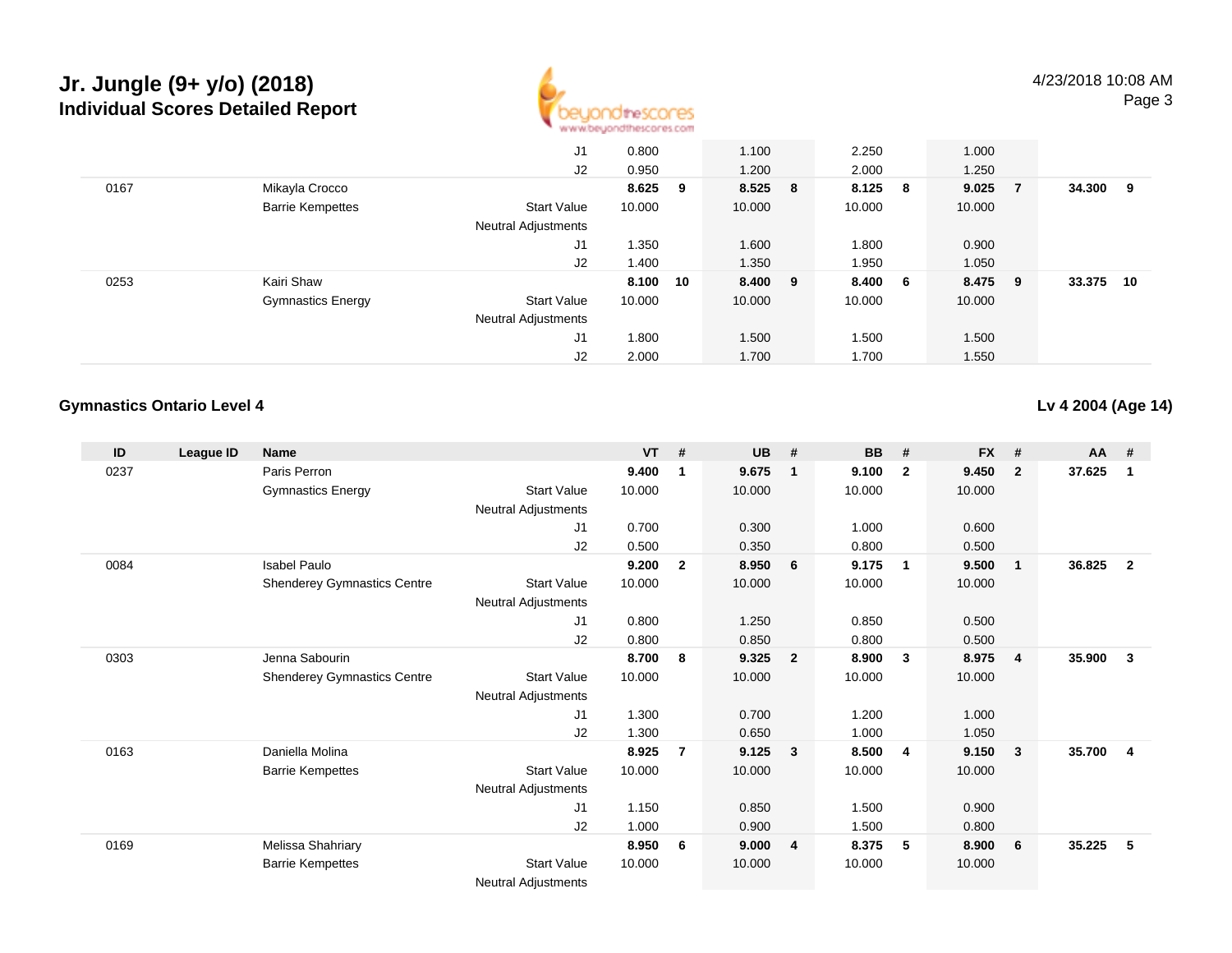

|      |                         | J1                         | 1.100  |   | 0.800  |                | 1.600    |     | 1.200  |                |        |                |
|------|-------------------------|----------------------------|--------|---|--------|----------------|----------|-----|--------|----------------|--------|----------------|
|      |                         | J2                         | 1.000  |   | 1.200  |                | 1.650    |     | 1.000  |                |        |                |
| 0161 | Caitlyn Sullivan        |                            | 9.100  | 3 | 8.975  | 5              | 8.050    | -7  | 8.700  | $\overline{7}$ | 34.825 | 6              |
|      | <b>Barrie Kempettes</b> | <b>Start Value</b>         | 10.000 |   | 10.000 |                | 10.000   |     | 10.000 |                |        |                |
|      |                         | <b>Neutral Adjustments</b> |        |   |        |                |          |     |        |                |        |                |
|      |                         | J1                         | 0.800  |   | 1.100  |                | 2.000    |     | 1.400  |                |        |                |
|      |                         | J2                         | 1.000  |   | 0.950  |                | 1.900    |     | 1.200  |                |        |                |
| 0165 | Hanna Olson             |                            | 9.050  | 4 | 8.625  | $\overline{7}$ | 7.950    | 8   | 8.925  | 5              | 34.550 | $\overline{7}$ |
|      | <b>Barrie Kempettes</b> | <b>Start Value</b>         | 10.000 |   | 10.000 |                | 10.000   |     | 10.000 |                |        |                |
|      |                         | <b>Neutral Adjustments</b> |        |   |        |                |          |     |        |                |        |                |
|      |                         | J1                         | 1.000  |   | 1.400  |                | 2.000    |     | 1.150  |                |        |                |
|      |                         | J2                         | 0.900  |   | 1.350  |                | 2.100    |     | 1.000  |                |        |                |
| 0125 | Ella Plested            |                            | 9.000  | 5 | 7.875  | - 9            | 8.100    | 6   | 8.525  | 8              | 33.500 | 8              |
|      | Muskoka Limberettes     | <b>Start Value</b>         | 10.000 |   | 10.000 |                | 10.000   |     | 10.000 |                |        |                |
|      |                         | <b>Neutral Adjustments</b> |        |   |        |                |          |     |        |                |        |                |
|      |                         | J1                         | 1.000  |   | 2.000  |                | 2.000    |     | 1.500  |                |        |                |
|      |                         | J2                         | 1.000  |   | 2.250  |                | 1.800    |     | 1.450  |                |        |                |
| 0067 | Zeel Patel              |                            | 8.025  | 9 | 7.950  | - 8            | 6.900    | - 9 | 6.925  | 9              | 29.800 | 9              |
|      | <b>Gymnastic Giants</b> | <b>Start Value</b>         | 10.000 |   | 10.000 |                | 10.000   |     | 10.000 |                |        |                |
|      |                         | <b>Neutral Adjustments</b> |        |   |        |                | $-0.100$ |     |        |                |        |                |
|      |                         | J1                         | 1.850  |   | 2.000  |                | 3.000    |     | 2.800  |                |        |                |
|      |                         | J2                         | 2.100  |   | 2.100  |                | 3.000    |     | 3.350  |                |        |                |
|      |                         |                            |        |   |        |                |          |     |        |                |        |                |

#### **Gymnastics Ontario Level 4**

#### **Lv 4 2003 & earlier (Age 15+)**

| ID   | League ID | <b>Name</b>              |                            | $VT$ #  |     | <b>UB</b> | #   | <b>BB</b> | #                       | <b>FX</b> | #                       | <b>AA</b> | #                       |
|------|-----------|--------------------------|----------------------------|---------|-----|-----------|-----|-----------|-------------------------|-----------|-------------------------|-----------|-------------------------|
| 0046 |           | Carolyn Huynh            |                            | 9.600   |     | 9.500     | - 1 | 9.450     | - 1                     | 9.650     | $\mathbf{1}$            | 38.200    |                         |
|      |           | <b>ASF</b>               | <b>Start Value</b>         | 10.000  |     | 10.000    |     | 10.000    |                         | 10.000    |                         |           |                         |
|      |           |                          | <b>Neutral Adjustments</b> |         |     |           |     |           |                         |           |                         |           |                         |
|      |           |                          | J1                         | 0.500   |     | 0.400     |     | 0.600     |                         | 0.300     |                         |           |                         |
|      |           |                          | J2                         | 0.300   |     | 0.600     |     | 0.500     |                         | 0.400     |                         |           |                         |
| 0238 |           | Joylynn Haymes           |                            | 8.850   | - 3 | $9.275$ 2 |     | 7.600     | 4                       | 8.950     | $\overline{\mathbf{2}}$ | 34.675    | $\overline{\mathbf{2}}$ |
|      |           | <b>Gymnastics Energy</b> | <b>Start Value</b>         | 10.000  |     | 10.000    |     | 10.000    |                         | 10.000    |                         |           |                         |
|      |           |                          | <b>Neutral Adjustments</b> |         |     |           |     | $-0.100$  |                         |           |                         |           |                         |
|      |           |                          | J <sub>1</sub>             | 1.200   |     | 0.750     |     | 2.400     |                         | 1.100     |                         |           |                         |
|      |           |                          | J2                         | 1.100   |     | 0.700     |     | 2.200     |                         | 1.000     |                         |           |                         |
| 0159 |           | Renee Carrique           |                            | 8.450 4 |     | 8.025 5   |     | 9.125     | $\overline{\mathbf{2}}$ | 8.700     | -5                      | 34.300    | 3                       |
|      |           | <b>Barrie Kempettes</b>  | <b>Start Value</b>         | 10.000  |     | 10.000    |     | 10.000    |                         | 10.000    |                         |           |                         |
|      |           |                          | <b>Neutral Adjustments</b> |         |     |           |     |           |                         |           |                         |           |                         |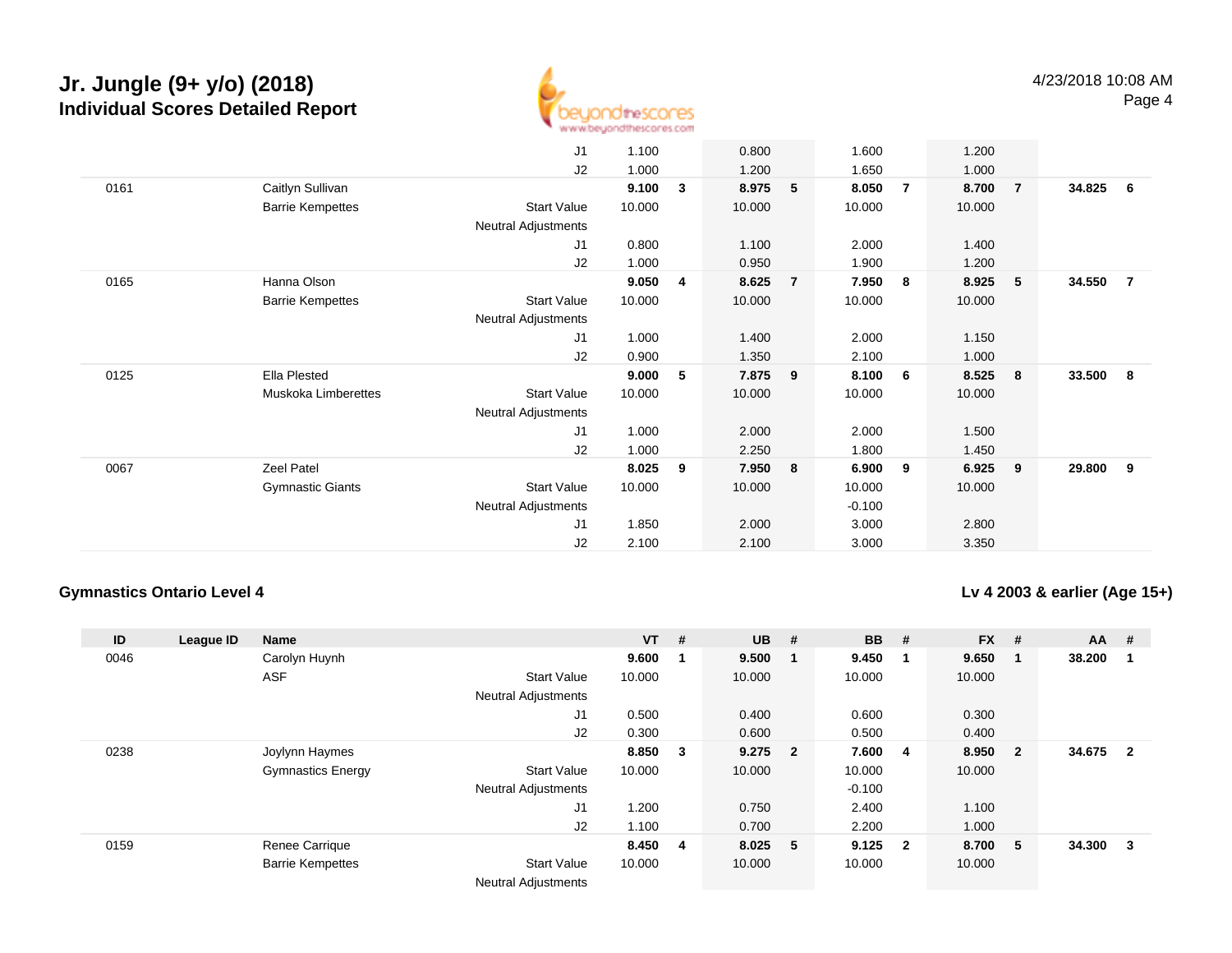

|      |                          | J1                         | 1.400  |                | 2.000   | 0.900    |                         | 1.250  |                         |        |     |
|------|--------------------------|----------------------------|--------|----------------|---------|----------|-------------------------|--------|-------------------------|--------|-----|
|      |                          | J2                         | 1.700  |                | 1.950   | 0.850    |                         | 1.350  |                         |        |     |
| 0240 | Joyce Yin                |                            | 9.025  | $\mathbf{2}$   | 8.750 3 | 7.025    | 5                       | 8.800  | $\overline{4}$          | 33.600 | -4  |
|      | <b>Gymnastics Energy</b> | <b>Start Value</b>         | 10.000 |                | 10.000  | 10.000   |                         | 10.000 |                         |        |     |
|      |                          | <b>Neutral Adjustments</b> |        |                |         | $-0.100$ |                         |        |                         |        |     |
|      |                          | J1                         | 1.000  |                | 1.350   | 2.750    |                         | 1.300  |                         |        |     |
|      |                          | J2                         | 0.950  |                | 1.150   | 3.000    |                         | 1.100  |                         |        |     |
| 0158 | Renee Richard            |                            | 8.300  | 5              | 7.250 6 | 8.125    | $\overline{\mathbf{3}}$ | 8.825  | $\overline{\mathbf{3}}$ | 32.500 | - 5 |
|      | <b>Barrie Kempettes</b>  | <b>Start Value</b>         | 10.000 |                | 10.000  | 10.000   |                         | 10.000 |                         |        |     |
|      |                          | <b>Neutral Adjustments</b> |        |                |         | $-0.100$ |                         |        |                         |        |     |
|      |                          | J <sub>1</sub>             | 1.800  |                | 3.000   | 1.850    |                         | 1.100  |                         |        |     |
|      |                          | J2                         | 1.600  |                | 2.500   | 1.700    |                         | 1.250  |                         |        |     |
| 0170 | Madison Wills            |                            | 8.450  | $\overline{4}$ | 8.600 4 | 6.850    | - 6                     | 6.900  | 6                       | 30.800 | - 6 |
|      | <b>Barrie Kempettes</b>  | <b>Start Value</b>         | 10.000 |                | 10.000  | 10.000   |                         | 10.000 |                         |        |     |
|      |                          | <b>Neutral Adjustments</b> |        |                |         | $-0.100$ |                         |        |                         |        |     |
|      |                          | J <sub>1</sub>             | 1.700  |                | 1.450   | 3.200    |                         | 3.200  |                         |        |     |
|      |                          | J2                         | 1.400  |                | 1.350   | 2.900    |                         | 3.000  |                         |        |     |

### **Gymnastics Ontario Level 4**

**Lv 4 2007 (Age 11) A**

| ID   | League ID | <b>Name</b>                        |                            | $VT$ # |    | <b>UB</b> | #              | <b>BB</b> | #                       | <b>FX</b> | #              | $AA$ # |                |
|------|-----------|------------------------------------|----------------------------|--------|----|-----------|----------------|-----------|-------------------------|-----------|----------------|--------|----------------|
| 0037 |           | Rachel Winklemeier                 |                            | 8.900  | 6  | 9.425     | -3             | 9.300     | $\mathbf 1$             | 9.450     | $\mathbf{2}$   | 37.075 | -1             |
|      |           | <b>Bluewater</b>                   | <b>Start Value</b>         | 10.000 |    | 10.000    |                | 10.000    |                         | 10.000    |                |        |                |
|      |           |                                    | <b>Neutral Adjustments</b> |        |    |           |                |           |                         |           |                |        |                |
|      |           |                                    | J1                         | 1.200  |    | 0.600     |                | 0.700     |                         | 0.500     |                |        |                |
|      |           |                                    | J2                         | 1.000  |    | 0.550     |                | 0.700     |                         | 0.600     |                |        |                |
| 0276 |           | <b>Ashley Clare</b>                |                            | 8.975  | 4  | 9.300     | $\overline{4}$ | 8.775     | -5                      | 9.550     | 1              | 36.600 | $\overline{2}$ |
|      |           | Aereo Gymnastics Club              | <b>Start Value</b>         | 10.000 |    | 10.000    |                | 10.000    |                         | 10.000    |                |        |                |
|      |           |                                    | <b>Neutral Adjustments</b> |        |    |           |                |           |                         |           |                |        |                |
|      |           |                                    | J1                         | 1.100  |    | 0.650     |                | 1.250     |                         | 0.400     |                |        |                |
|      |           |                                    | J2                         | 0.950  |    | 0.750     |                | 1.200     |                         | 0.500     |                |        |                |
| 0300 |           | Dora Gu                            |                            | 9.400  | -1 | 8.675     | - 8            | 9.075     | 3                       | 9.450     | $\overline{2}$ | 36.600 | $\overline{2}$ |
|      |           | <b>Shenderey Gymnastics Centre</b> | <b>Start Value</b>         | 10.000 |    | 10.000    |                | 10.000    |                         | 10.000    |                |        |                |
|      |           |                                    | <b>Neutral Adjustments</b> |        |    |           |                |           |                         |           |                |        |                |
|      |           |                                    | J1                         | 0.700  |    | 1.300     |                | 0.850     |                         | 0.550     |                |        |                |
|      |           |                                    | J2                         | 0.500  |    | 1.350     |                | 1.000     |                         | 0.550     |                |        |                |
| 0162 |           | Sierah Shepherd                    |                            | 8.750  | 7  | 8.900     | $\overline{7}$ | 9.100     | $\overline{\mathbf{2}}$ | 9.375     | 3              | 36.125 | 3              |
|      |           | <b>Barrie Kempettes</b>            | <b>Start Value</b>         | 10.000 |    | 10.000    |                | 10.000    |                         | 10.000    |                |        |                |
|      |           |                                    | <b>Neutral Adjustments</b> |        |    |           |                |           |                         |           |                |        |                |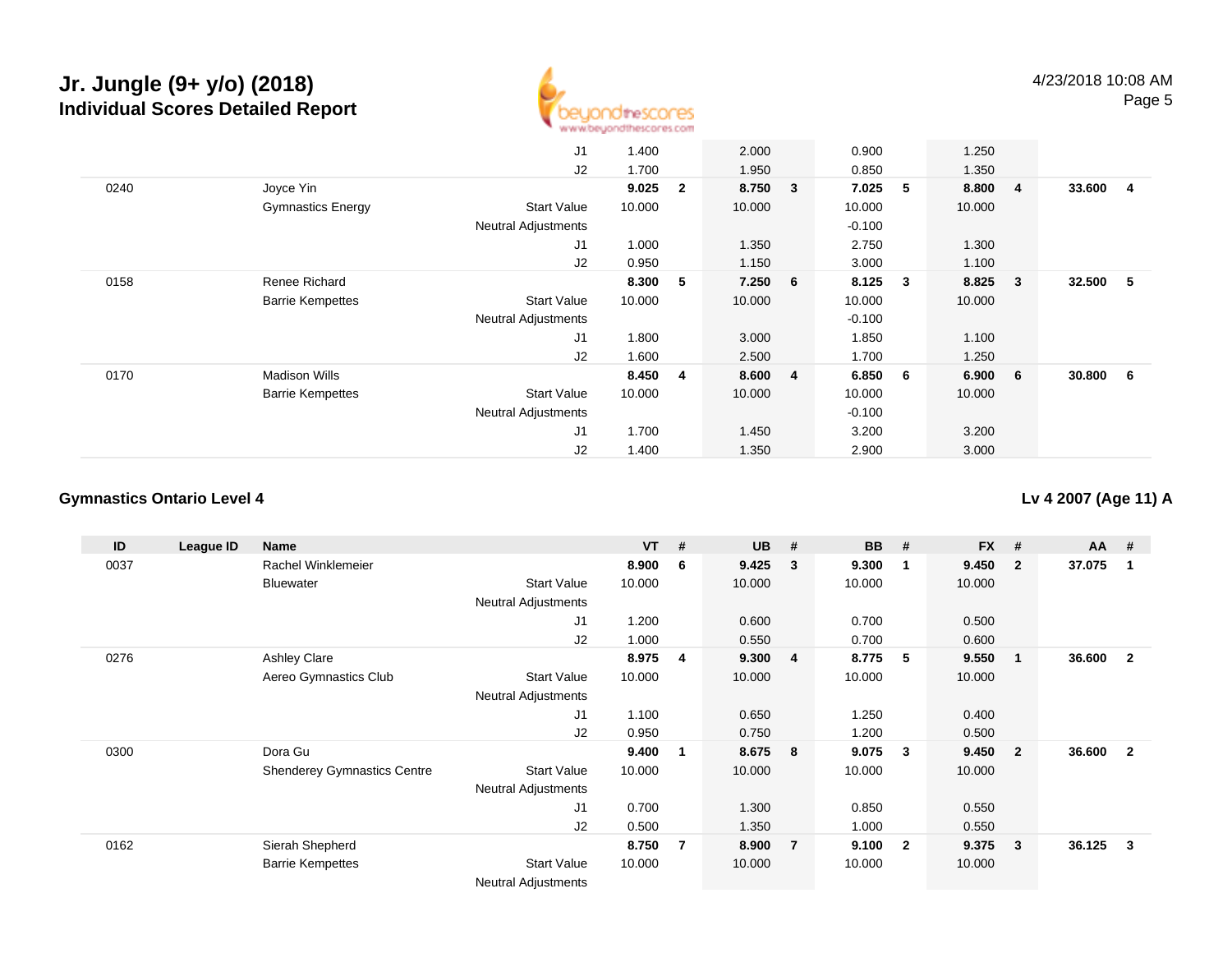

|      |                          | J1                         | 1.300  |                | 1.250    |                         | 0.900    |                | 0.600  |                |        |                         |
|------|--------------------------|----------------------------|--------|----------------|----------|-------------------------|----------|----------------|--------|----------------|--------|-------------------------|
|      |                          | J2                         | 1.200  |                | 0.950    |                         | 0.900    |                | 0.650  |                |        |                         |
| 0016 | Joelle Krueger           |                            | 9.100  | $\mathbf{3}$   | 9.500    | $\overline{2}$          | 8.075 11 |                | 9.300  | $\overline{4}$ | 35.975 | $\overline{\mathbf{4}}$ |
|      | Oakville Gymnastics Club | <b>Start Value</b>         | 10.000 |                | 10.000   |                         | 10.000   |                | 10.000 |                |        |                         |
|      |                          | <b>Neutral Adjustments</b> |        |                |          |                         |          |                |        |                |        |                         |
|      |                          | J1                         | 1.000  |                | 0.500    |                         | 2.050    |                | 0.750  |                |        |                         |
|      |                          | J2                         | 0.800  |                | 0.500    |                         | 1.800    |                | 0.650  |                |        |                         |
| 0122 | Eva Coyne                |                            | 8.725  | 8              | 9.275    | $5\phantom{.0}$         | 8.725    | 6              | 9.050  | $\overline{7}$ | 35.775 | 5                       |
|      | Ajax Acro's Gym Club     | <b>Start Value</b>         | 10.000 |                | 10.000   |                         | 10.000   |                | 10.000 |                |        |                         |
|      |                          | <b>Neutral Adjustments</b> |        |                |          |                         |          |                |        |                |        |                         |
|      |                          | J1                         | 1.250  |                | 0.800    |                         | 1.300    |                | 0.800  |                |        |                         |
|      |                          | J2                         | 1.300  |                | 0.650    |                         | 1.250    |                | 1.100  |                |        |                         |
| 0191 | Lauren Mackey            |                            | 9.175  | $\overline{2}$ | 8.975    | 6                       | 8.100    | 10             | 9.250  | 5              | 35.500 | 6                       |
|      | Galaxy                   | <b>Start Value</b>         | 10.000 |                | 10.000   |                         | 10.000   |                | 10.000 |                |        |                         |
|      |                          | Neutral Adjustments        |        |                |          |                         |          |                |        |                |        |                         |
|      |                          | J1                         | 0.750  |                | 1.100    |                         | 1.900    |                | 0.800  |                |        |                         |
|      |                          | J2                         | 0.900  |                | 0.950    |                         | 1.900    |                | 0.700  |                |        |                         |
| 0282 | Makayla Marchand         |                            | 8.700  | 9              | 9.625    | $\overline{1}$          | 8.200    | 9              | 8.775  | 9              | 35,300 | $\overline{7}$          |
|      | Aereo Gymnastics Club    | <b>Start Value</b>         | 10.000 |                | 10.000   |                         | 10.000   |                | 10.000 |                |        |                         |
|      |                          | <b>Neutral Adjustments</b> |        |                |          |                         |          |                |        |                |        |                         |
|      |                          | J <sub>1</sub>             | 1.200  |                | 0.450    |                         | 1.700    |                | 1.300  |                |        |                         |
|      |                          | J2                         | 1.400  |                | 0.300    |                         | 1.900    |                | 1.150  |                |        |                         |
| 0249 | Olivia Glasier           |                            | 8.575  | 10             | 8.900    | $\overline{7}$          | 8.350    | 8              | 9.175  | 6              | 35.000 | 8                       |
|      | <b>Gymnastics Energy</b> | <b>Start Value</b>         | 10.000 |                | 10.000   |                         | 10.000   |                | 10.000 |                |        |                         |
|      |                          | <b>Neutral Adjustments</b> |        |                |          |                         |          |                |        |                |        |                         |
|      |                          | J <sub>1</sub>             | 1.350  |                | 1.200    |                         | 1.700    |                | 0.900  |                |        |                         |
|      |                          | J2                         | 1.500  |                | 1.000    |                         | 1.600    |                | 0.750  |                |        |                         |
| 0190 | Alexys Cupelli           |                            | 9.175  | $\overline{2}$ | 7.975 10 |                         | 8.850    | $\overline{4}$ | 8.950  | 8              | 34.950 | 9                       |
|      | Galaxy                   | <b>Start Value</b>         | 10.000 |                | 10.000   |                         | 10.000   |                | 10.000 |                |        |                         |
|      |                          | Neutral Adjustments        |        |                |          |                         |          |                |        |                |        |                         |
|      |                          | J <sub>1</sub>             | 0.750  |                | 2.100    |                         | 1.300    |                | 1.000  |                |        |                         |
|      |                          | J2                         | 0.900  |                | 1.950    |                         | 1.000    |                | 1.100  |                |        |                         |
| 0132 | <b>Bree Plested</b>      |                            | 8.950  | 5              | 8.275    | $\overline{\mathbf{9}}$ | 8.450    | $\overline{7}$ | 8.725  | 10             | 34.400 | 10                      |
|      | Muskoka Limberettes      | <b>Start Value</b>         | 10.000 |                | 10.000   |                         | 10.000   |                | 10.000 |                |        |                         |
|      |                          | <b>Neutral Adjustments</b> |        |                |          |                         |          |                |        |                |        |                         |
|      |                          | J <sub>1</sub>             | 1.100  |                | 1.800    |                         | 1.600    |                | 1.300  |                |        |                         |
|      |                          | J2                         | 1.000  |                | 1.650    |                         | 1.500    |                | 1.250  |                |        |                         |
|      |                          |                            |        |                |          |                         |          |                |        |                |        |                         |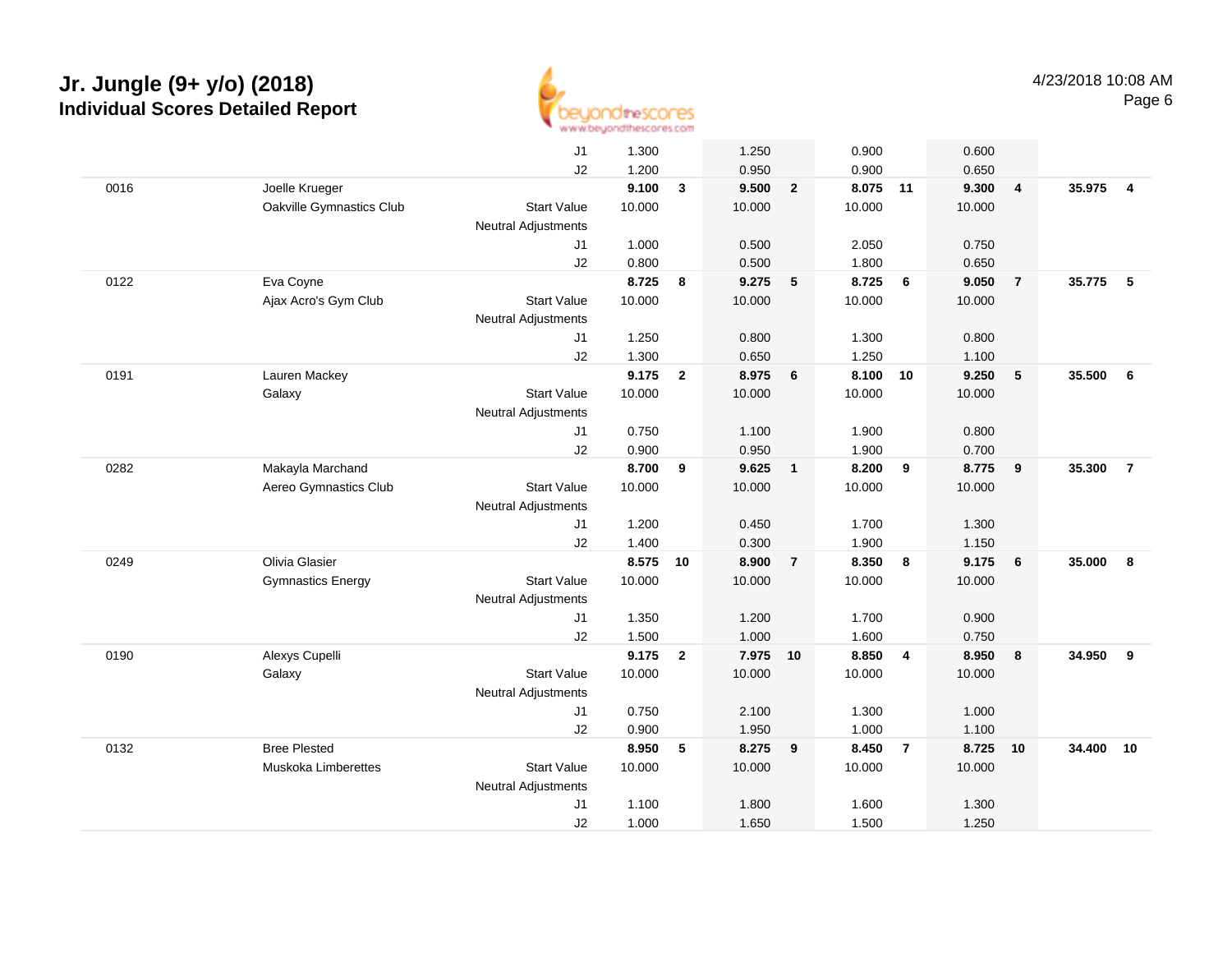



### **Gymnastics Ontario Level 4**

### **Lv 4 2007 (Age 11) B**

| ID   | <b>League ID</b> | <b>Name</b>                        |                            | VT     | #              | <b>UB</b> | #                       | <b>BB</b>      | #                       | <b>FX</b>      | #                       | AA     | #                       |
|------|------------------|------------------------------------|----------------------------|--------|----------------|-----------|-------------------------|----------------|-------------------------|----------------|-------------------------|--------|-------------------------|
| 0123 |                  | Zariya Smith                       |                            | 9.600  | $\mathbf{1}$   | 9.225     | 4                       | 9.150          | $\overline{2}$          | 9.450          | 3                       | 37.425 | $\mathbf{1}$            |
|      |                  | Ajax Acro's Gym Club               | <b>Start Value</b>         | 10.000 |                | 10.000    |                         | 10.000         |                         | 10.000         |                         |        |                         |
|      |                  |                                    | <b>Neutral Adjustments</b> |        |                |           |                         |                |                         |                |                         |        |                         |
|      |                  |                                    | J1                         | 0.400  |                | 0.750     |                         | 0.850          |                         | 0.600          |                         |        |                         |
|      |                  |                                    | J2                         | 0.400  |                | 0.800     |                         | 0.850          |                         | 0.500          |                         |        |                         |
| 0289 |                  | Ava Stachura                       |                            | 9.050  | 5              | 9.525     | $\overline{\mathbf{1}}$ | 9.200          | $\overline{\mathbf{1}}$ | 9.525          | $\overline{1}$          | 37.300 | $\overline{2}$          |
|      |                  | Aereo Gymnastics Club              | <b>Start Value</b>         | 10.000 |                | 10.000    |                         | 10.000         |                         | 10.000         |                         |        |                         |
|      |                  |                                    | Neutral Adjustments        |        |                |           |                         |                |                         |                |                         |        |                         |
|      |                  |                                    | J1                         | 1.000  |                | 0.500     |                         | 0.900          |                         | 0.450          |                         |        |                         |
|      |                  |                                    | J2                         | 0.900  |                | 0.450     |                         | 0.700          |                         | 0.500          |                         |        |                         |
| 0077 |                  | <b>Emily Hunchuck</b>              |                            | 9.500  | $\mathbf{2}$   | 9.500     | $\overline{2}$          | 8.450          | 6                       | 9.325          | $\overline{\mathbf{4}}$ | 36.775 | $\overline{3}$          |
|      |                  | <b>Shenderey Gymnastics Centre</b> | <b>Start Value</b>         | 10.000 |                | 10.000    |                         | 10.000         |                         | 10.000         |                         |        |                         |
|      |                  |                                    | Neutral Adjustments        |        |                |           |                         |                |                         |                |                         |        |                         |
|      |                  |                                    | J1                         | 0.500  |                | 0.550     |                         | 1.500          |                         | 0.600          |                         |        |                         |
|      |                  |                                    | J2                         | 0.500  |                | 0.450     |                         | 1.600          |                         | 0.750          |                         |        |                         |
| 0047 |                  | Camryn Cheng                       |                            | 9.150  | $\mathbf{3}$   | 8.625     | 9                       | 8.750          | $\overline{4}$          | 9.475          | $\overline{2}$          | 36.000 | $\overline{\mathbf{4}}$ |
|      |                  | <b>ASF</b>                         | <b>Start Value</b>         | 10.000 |                | 10.000    |                         | 10.000         |                         | 10.000         |                         |        |                         |
|      |                  |                                    | Neutral Adjustments        |        |                |           |                         |                |                         |                |                         |        |                         |
|      |                  |                                    | J <sub>1</sub>             | 0.800  |                | 1.400     |                         | 1.300          |                         | 0.500          |                         |        |                         |
|      |                  |                                    | J2                         | 0.900  |                | 1.350     |                         | 1.200          |                         | 0.550          |                         |        |                         |
| 0126 |                  | Maiya Dyni                         |                            | 8.825  | $\overline{7}$ | 9.100     | 6                       | 8.850          | $\mathbf{3}$            | 8.950          | 9                       | 35.725 | 5                       |
|      |                  | <b>Muskoka Limberettes</b>         | <b>Start Value</b>         | 10.000 |                | 10.000    |                         | 10.000         |                         | 10.000         |                         |        |                         |
|      |                  |                                    | <b>Neutral Adjustments</b> |        |                |           |                         |                |                         |                |                         |        |                         |
|      |                  |                                    | J <sub>1</sub>             | 1.150  |                | 1.000     |                         | 1.250          |                         | 1.000          |                         |        |                         |
|      |                  |                                    | J2                         | 1.200  |                | 0.800     |                         | 1.050          |                         | 1.100          |                         |        |                         |
| 0283 |                  | Paige Marion                       |                            | 8.600  | 9              | 9.375     | $\mathbf{3}$            | 8.450          | 6                       | 9.200          | $\overline{7}$          | 35.625 | 6                       |
|      |                  | Aereo Gymnastics Club              | <b>Start Value</b>         | 10.000 |                | 10.000    |                         | 10.000         |                         | 10.000         |                         |        |                         |
|      |                  |                                    | <b>Neutral Adjustments</b> |        |                |           |                         |                |                         |                |                         |        |                         |
|      |                  |                                    | J <sub>1</sub>             | 1.300  |                | 0.600     |                         | 1.600          |                         | 0.850          |                         |        |                         |
|      |                  |                                    | J2                         | 1.500  |                | 0.650     |                         | 1.500          |                         | 0.750          |                         |        |                         |
| 0179 |                  | Shelby Hubert                      |                            | 9.600  | $\mathbf{1}$   | 8.925     | $\overline{7}$          | 7.750          | 10                      | 9.225          | 6                       | 35.500 | $\overline{7}$          |
|      |                  | Galaxy                             | <b>Start Value</b>         | 10.000 |                | 10.000    |                         | 10.000         |                         | 10.000         |                         |        |                         |
|      |                  |                                    | <b>Neutral Adjustments</b> | 0.400  |                | 1.150     |                         | $-0.100$       |                         |                |                         |        |                         |
|      |                  |                                    | J <sub>1</sub><br>J2       | 0.400  |                | 1.000     |                         | 2.300<br>2.000 |                         | 0.800<br>0.750 |                         |        |                         |
| 0250 |                  | Gemma Viola                        |                            | 9.100  | 4              | 9.150     | 5                       | 8.550          | 5                       | 8.550          | 11                      | 35.350 | 8                       |
|      |                  |                                    |                            |        |                |           |                         |                |                         |                |                         |        |                         |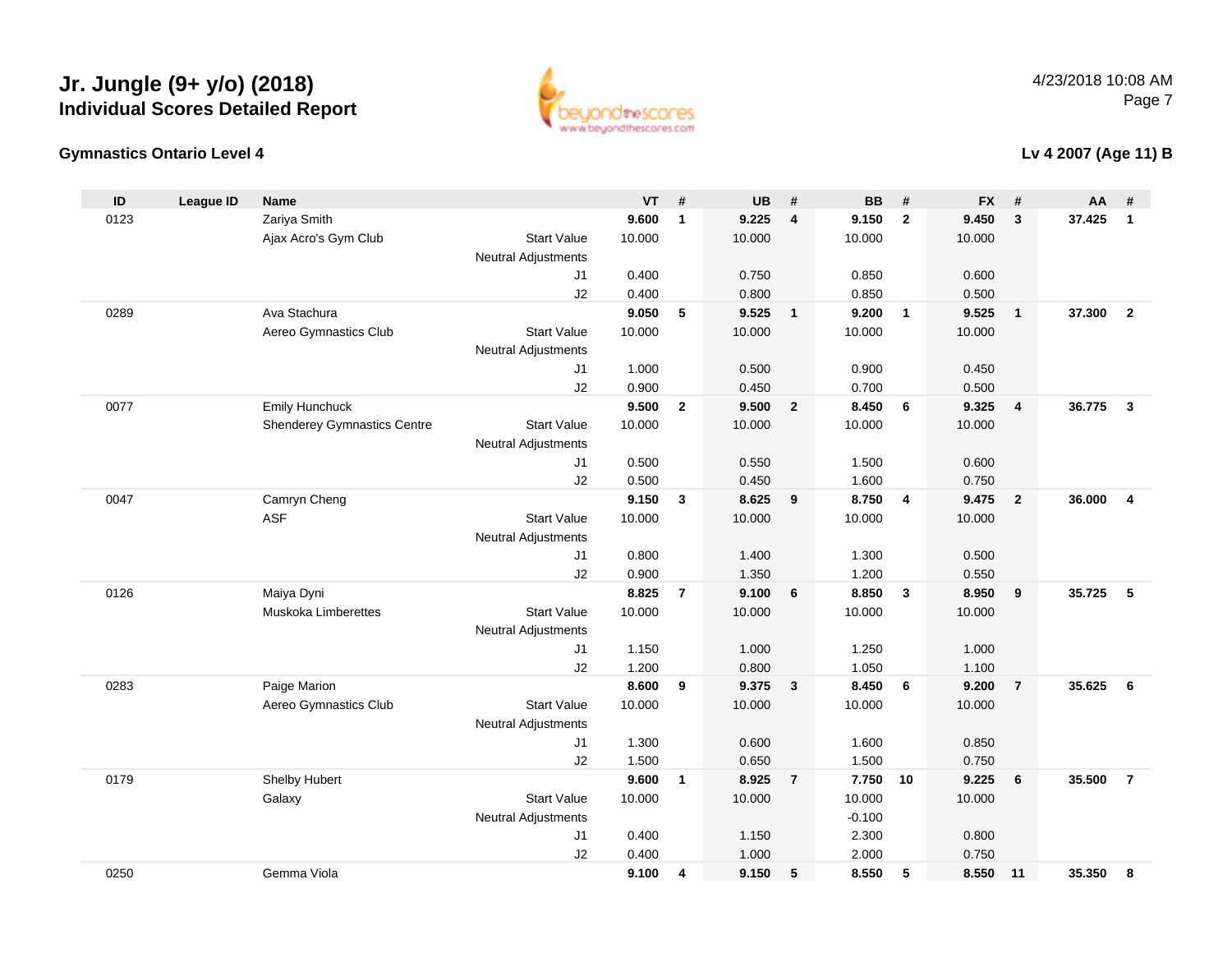

|      | <b>Gymnastics Energy</b> | <b>Start Value</b><br><b>Neutral Adjustments</b> | 10.000 |                | 10.000   |    | 10.000 |                | 10.000 |                         |           |     |
|------|--------------------------|--------------------------------------------------|--------|----------------|----------|----|--------|----------------|--------|-------------------------|-----------|-----|
|      |                          | J1                                               | 0.900  |                | 0.900    |    | 1.400  |                | 1.500  |                         |           |     |
|      |                          | J2                                               | 0.900  |                | 0.800    |    | 1.500  |                | 1.400  |                         |           |     |
| 0034 | Kennedie Laframboise     |                                                  | 8.825  | $\overline{7}$ | 8.275    | 10 | 8.350  | $\overline{7}$ | 9.275  | - 5                     | 34.725    | - 9 |
|      | Bluewater                | <b>Start Value</b>                               | 10.000 |                | 10.000   |    | 10.000 |                | 10.000 |                         |           |     |
|      |                          | <b>Neutral Adjustments</b>                       |        |                |          |    |        |                |        |                         |           |     |
|      |                          | J1                                               | 1.200  |                | 1.800    |    | 1.700  |                | 0.650  |                         |           |     |
|      |                          | J2                                               | 1.150  |                | 1.650    |    | 1.600  |                | 0.800  |                         |           |     |
| 0248 | Kailey McKimm            |                                                  | 8.800  | 8              | 8.850    | 8  | 8.000  | 9              | 8.625  | 10                      | 34.275 10 |     |
|      | <b>Gymnastics Energy</b> | <b>Start Value</b>                               | 10.000 |                | 10.000   |    | 10.000 |                | 10.000 |                         |           |     |
|      |                          | <b>Neutral Adjustments</b>                       |        |                |          |    |        |                |        |                         |           |     |
|      |                          | J1                                               | 1.200  |                | 1.250    |    | 2.100  |                | 1.300  |                         |           |     |
|      |                          | J2                                               | 1.200  |                | 1.050    |    | 1.900  |                | 1.450  |                         |           |     |
| 0245 | <b>Hailey Czegeny</b>    |                                                  | 8.925  | 6              | 7.850 11 |    | 8.150  | 8              | 9.075  | $\overline{\mathbf{8}}$ | 34.000 11 |     |
|      | <b>Gymnastics Energy</b> | <b>Start Value</b>                               | 10.000 |                | 10.000   |    | 10.000 |                | 10.000 |                         |           |     |
|      |                          | <b>Neutral Adjustments</b>                       |        |                |          |    |        |                |        |                         |           |     |
|      |                          | J <sub>1</sub>                                   | 0.950  |                | 2.300    |    | 2.000  |                | 0.900  |                         |           |     |
|      |                          | J2                                               | 1.200  |                | 2.000    |    | 1.700  |                | 0.950  |                         |           |     |

### **Gymnastics Ontario Level 4**

**Lv 4 2008 (Age 10) A**

| ID   | League ID | <b>Name</b>              |                            | $VT$ # |                         | <b>UB</b> | #                       | <b>BB</b> | #              | $FX$ # |                | $AA$ # |                |
|------|-----------|--------------------------|----------------------------|--------|-------------------------|-----------|-------------------------|-----------|----------------|--------|----------------|--------|----------------|
| 0168 |           | Kylee McQueen            |                            | 9.250  | $\overline{\mathbf{2}}$ | 9.775     | $\overline{\mathbf{1}}$ | 9.550     | -1             | 9.575  | $\mathbf{1}$   | 38.150 |                |
|      |           | <b>Barrie Kempettes</b>  | <b>Start Value</b>         | 10.000 |                         | 10.000    |                         | 10.000    |                | 10.000 |                |        |                |
|      |           |                          | <b>Neutral Adjustments</b> |        |                         |           |                         |           |                |        |                |        |                |
|      |           |                          | J1                         | 0.800  |                         | 0.250     |                         | 0.450     |                | 0.400  |                |        |                |
|      |           |                          | J2                         | 0.700  |                         | 0.200     |                         | 0.450     |                | 0.450  |                |        |                |
| 0279 |           | Alexis Huneault          |                            | 9.125  | 4                       | 9.775     | $\overline{\mathbf{1}}$ | 9.025     | 3              | 9.550  | $\overline{2}$ | 37.475 | $\overline{2}$ |
|      |           | Aereo Gymnastics Club    | <b>Start Value</b>         | 10.000 |                         | 10.000    |                         | 10.000    |                | 10.000 |                |        |                |
|      |           |                          | <b>Neutral Adjustments</b> |        |                         |           |                         |           |                |        |                |        |                |
|      |           |                          | J1                         | 0.800  |                         | 0.250     |                         | 1.000     |                | 0.500  |                |        |                |
|      |           |                          | J <sub>2</sub>             | 0.950  |                         | 0.200     |                         | 0.950     |                | 0.400  |                |        |                |
| 0261 |           | Caitlin Rocca            |                            | 9.425  |                         | 9.550     | $\overline{\mathbf{2}}$ | 8.700     | $\overline{4}$ | 9.475  | $\mathbf{3}$   | 37.150 | 3              |
|      |           | <b>Gymnastics Energy</b> | <b>Start Value</b>         | 10.000 |                         | 10.000    |                         | 10.000    |                | 10.000 |                |        |                |
|      |           |                          | <b>Neutral Adjustments</b> |        |                         |           |                         |           |                |        |                |        |                |
|      |           |                          | J1                         | 0.650  |                         | 0.400     |                         | 1.400     |                | 0.550  |                |        |                |
|      |           |                          | J <sub>2</sub>             | 0.500  |                         | 0.500     |                         | 1.200     |                | 0.500  |                |        |                |
| 0186 |           | Abigail Arbaji           |                            | 9.200  | 3                       | 8.475     | -5                      | 9.050     | $\overline{2}$ | 9.125  | 5              | 35.850 | 4              |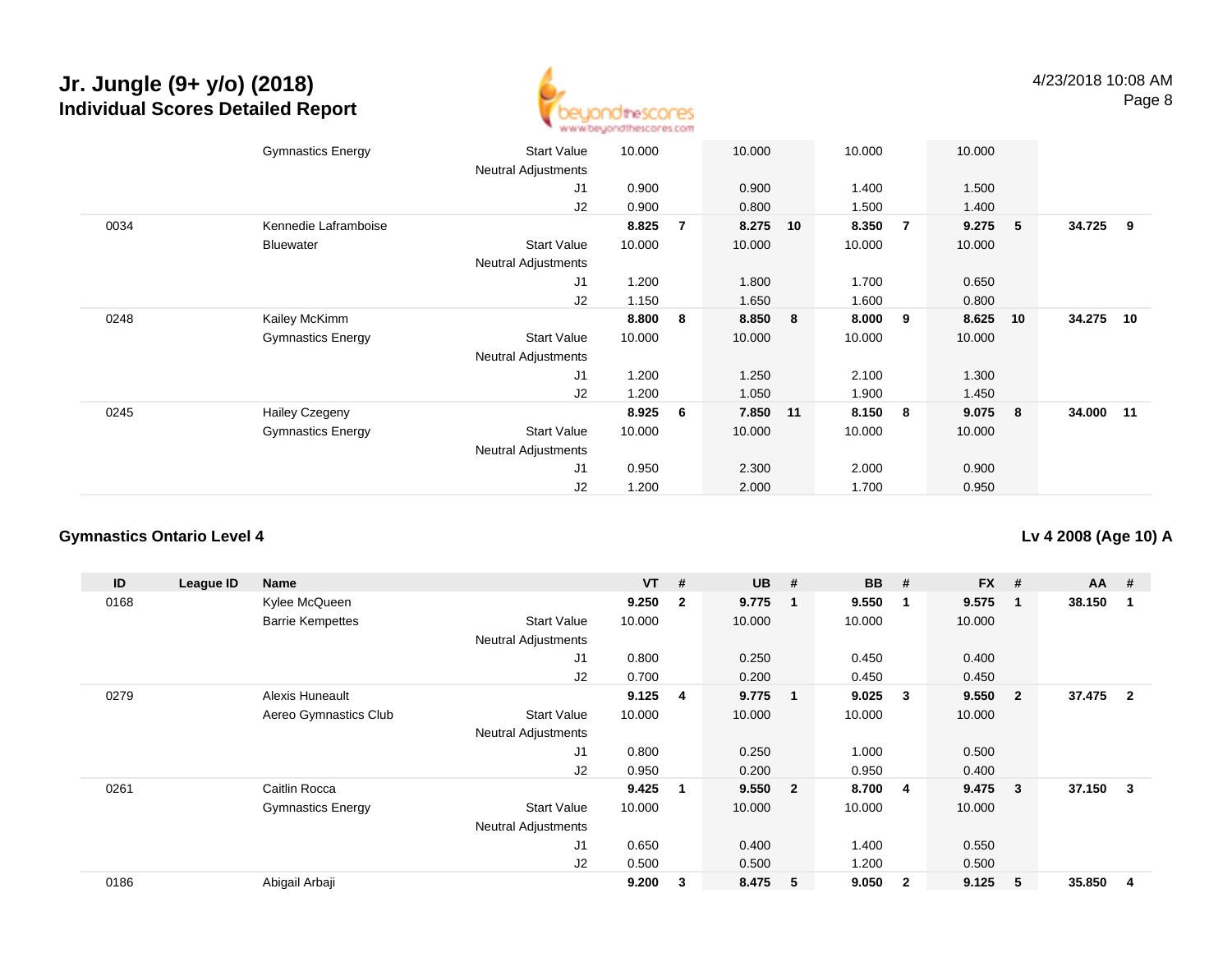

|      | Galaxy                   | <b>Start Value</b>  | 10.000 |                | 10.000 |                | 10.000 |                | 10.000 |                |        |                |
|------|--------------------------|---------------------|--------|----------------|--------|----------------|--------|----------------|--------|----------------|--------|----------------|
|      |                          | Neutral Adjustments |        |                |        |                |        |                |        |                |        |                |
|      |                          | J1                  | 0.800  |                | 1.700  |                | 1.050  |                | 0.850  |                |        |                |
|      |                          | J2                  | 0.800  |                | 1.350  |                | 0.850  |                | 0.900  |                |        |                |
| 0275 | Shyanne Arbour           |                     | 8.875  | 5              | 8.925  | 4              | 8.300  | 6              | 9.325  | $\overline{4}$ | 35.425 | - 5            |
|      | Aereo Gymnastics Club    | <b>Start Value</b>  | 10.000 |                | 10.000 |                | 10.000 |                | 10.000 |                |        |                |
|      |                          | Neutral Adjustments |        |                |        |                |        |                |        |                |        |                |
|      |                          | J1                  | 1.050  |                | 1.200  |                | 1.800  |                | 0.600  |                |        |                |
|      |                          | J2                  | 1.200  |                | 0.950  |                | 1.600  |                | 0.750  |                |        |                |
| 0280 | Camryn Koabel            |                     | 8.600  | 6              | 9.000  | 3              | 8.625  | 5              | 9.025  | - 6            | 35.250 | - 6            |
|      | Aereo Gymnastics Club    | <b>Start Value</b>  | 10.000 |                | 10.000 |                | 10.000 |                | 10.000 |                |        |                |
|      |                          | Neutral Adjustments |        |                |        |                |        |                |        |                |        |                |
|      |                          | J1                  | 1.300  |                | 1.100  |                | 1.350  |                | 1.100  |                |        |                |
|      |                          | J2                  | 1.500  |                | 0.900  |                | 1.400  |                | 0.850  |                |        |                |
| 0127 | Abigail Rushton          |                     | 8.600  | 6              | 8.225  | $\overline{7}$ | 8.050  | - 8            | 9.000  | $\overline{7}$ | 33.875 | $\overline{7}$ |
|      | Muskoka Limberettes      | <b>Start Value</b>  | 10.000 |                | 10.000 |                | 10.000 |                | 10.000 |                |        |                |
|      |                          | Neutral Adjustments |        |                |        |                |        |                |        |                |        |                |
|      |                          | J <sub>1</sub>      | 1.500  |                | 1.650  |                | 2.100  |                | 1.000  |                |        |                |
|      |                          | J2                  | 1.300  |                | 1.900  |                | 1.800  |                | 1.000  |                |        |                |
| 0244 | Francesca Maney          |                     | 7.550  | $\overline{7}$ | 8.300  | 6              | 8.150  | $\overline{7}$ | 8.950  | 8              | 32.950 | - 8            |
|      | <b>Gymnastics Energy</b> | <b>Start Value</b>  | 10.000 |                | 10.000 |                | 10.000 |                | 10.000 |                |        |                |
|      |                          | Neutral Adjustments |        |                |        |                |        |                |        |                |        |                |
|      |                          | J1                  | 2.400  |                | 1.800  |                | 2.000  |                | 0.900  |                |        |                |
|      |                          | J2                  | 2.500  |                | 1.600  |                | 1.700  |                | 1.200  |                |        |                |
|      |                          |                     |        |                |        |                |        |                |        |                |        |                |

#### **Gymnastics Ontario Level 4**

**Lv 4 2008 (Age 10) B**

| ID   | League ID | Name                  |                            | $VT$ # |                          | <b>UB</b>    | #            | <b>BB</b> | #                        | <b>FX</b> | #                        | $AA$ # |                          |
|------|-----------|-----------------------|----------------------------|--------|--------------------------|--------------|--------------|-----------|--------------------------|-----------|--------------------------|--------|--------------------------|
| 0278 |           | Shania Hintenberger   |                            | X.XXX  | $\overline{\phantom{a}}$ | <b>X.XXX</b> | --           | X.XXX     | $\overline{\phantom{a}}$ | X.XXX     | $\overline{\phantom{a}}$ | 0.000  | $\overline{\phantom{a}}$ |
| 0277 |           | Isabelle Henson       |                            | 9.300  | $_{3}$                   | 9.700        |              | 9.600     |                          | 9.775     | -1                       | 38.375 |                          |
|      |           | Aereo Gymnastics Club | <b>Start Value</b>         | 10.000 |                          | 10.000       |              | 10.000    |                          | 10.000    |                          |        |                          |
|      |           |                       | <b>Neutral Adjustments</b> |        |                          |              |              |           |                          |           |                          |        |                          |
|      |           |                       | J <sub>1</sub>             | 0.700  |                          | 0.250        |              | 0.450     |                          | 0.150     |                          |        |                          |
|      |           |                       | J2                         | 0.700  |                          | 0.350        |              | 0.350     |                          | 0.300     |                          |        |                          |
| 0057 |           | Aleks Wright          |                            | 9.475  |                          | 9.450        | $\mathbf{3}$ | 8.825     | - 6                      | 9.425     | 5                        | 37.175 | $\overline{2}$           |
|      |           | <b>ASF</b>            | <b>Start Value</b>         | 10.000 |                          | 10.000       |              | 10.000    |                          | 10.000    |                          |        |                          |
|      |           |                       | <b>Neutral Adjustments</b> |        |                          |              |              | $-0.100$  |                          |           |                          |        |                          |
|      |           |                       | J <sub>1</sub>             | 0.550  |                          | 0.500        |              | 1.250     |                          | 0.600     |                          |        |                          |
|      |           |                       | J2                         | 0.500  |                          | 0.600        |              | 0.900     |                          | 0.550     |                          |        |                          |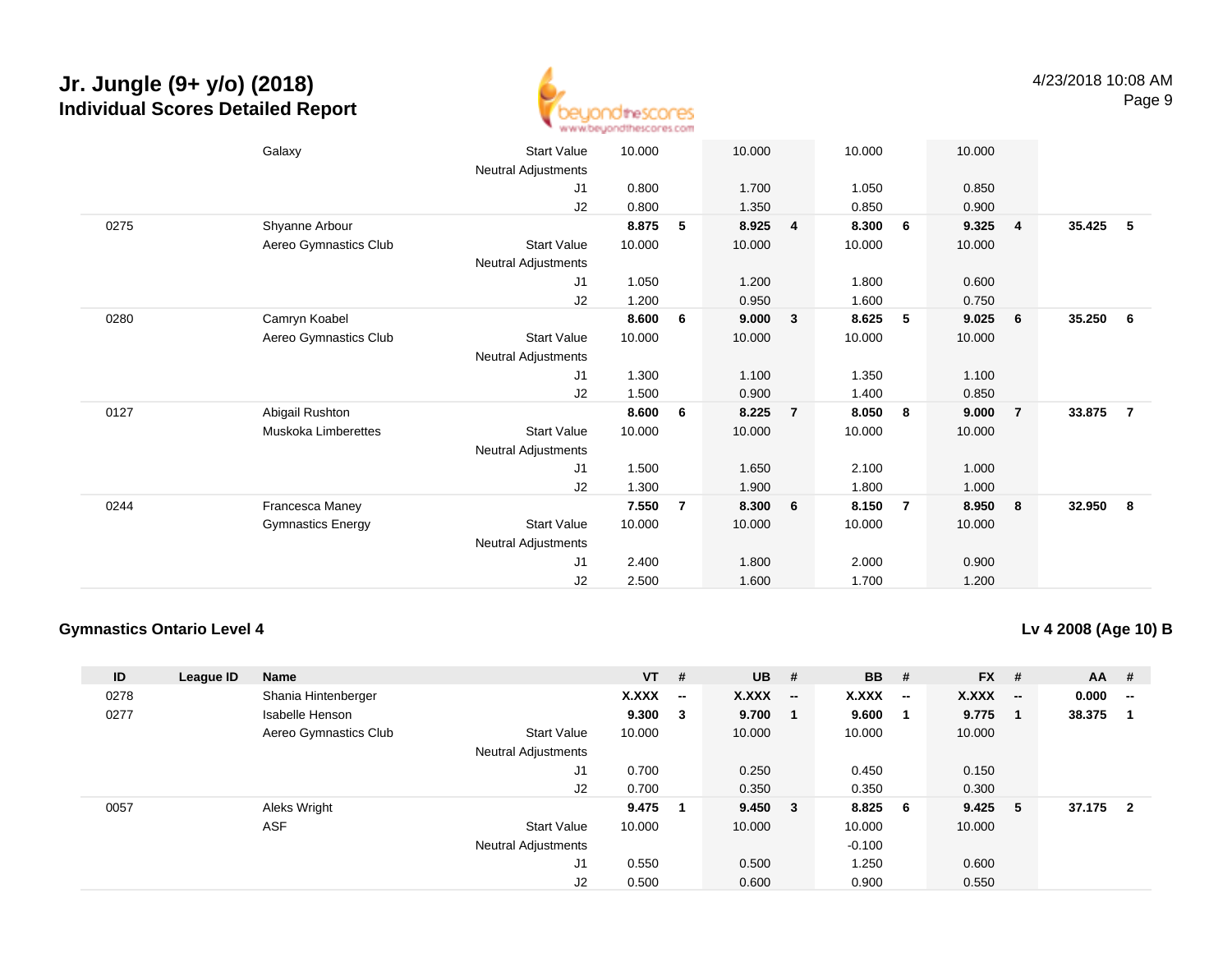

Page 10

| 0021 | Natalie Turgeon            |                            | 9.025  | 5              | 9.300  | 5              | 8.900  | 5              | 9.700  | $\overline{\mathbf{2}}$ | 36.925 | $\overline{\mathbf{3}}$ |
|------|----------------------------|----------------------------|--------|----------------|--------|----------------|--------|----------------|--------|-------------------------|--------|-------------------------|
|      | Oakville Gymnastics Club   | <b>Start Value</b>         | 10.000 |                | 10.000 |                | 10.000 |                | 10.000 |                         |        |                         |
|      |                            | <b>Neutral Adjustments</b> |        |                |        |                |        |                |        |                         |        |                         |
|      |                            | J1                         | 1.050  |                | 0.700  |                | 1.200  |                | 0.300  |                         |        |                         |
|      |                            | J2                         | 0.900  |                | 0.700  |                | 1.000  |                | 0.300  |                         |        |                         |
| 0133 | Sierra Barrie              |                            | 9.100  | 4              | 9.400  | $\overline{4}$ | 9.250  | $\overline{2}$ | 8.750  | 6                       | 36.500 | $\overline{\mathbf{4}}$ |
|      | <b>Muskoka Limberettes</b> | <b>Start Value</b>         | 10.000 |                | 10.000 |                | 10.000 |                | 10.000 |                         |        |                         |
|      |                            | <b>Neutral Adjustments</b> |        |                |        |                |        |                |        |                         |        |                         |
|      |                            | J1                         | 0.800  |                | 0.700  |                | 0.700  |                | 1.100  |                         |        |                         |
|      |                            | J2                         | 1.000  |                | 0.500  |                | 0.800  |                | 1.400  |                         |        |                         |
| 0264 | Alyssa Stewart             |                            | 8.300  | $\overline{7}$ | 9.625  | $\overline{2}$ | 8.950  | $\overline{4}$ | 9.425  | $5\phantom{.0}$         | 36.300 | 5                       |
|      | <b>Gymnastics Energy</b>   | <b>Start Value</b>         | 10.000 |                | 10.000 |                | 10.000 |                | 10.000 |                         |        |                         |
|      |                            | <b>Neutral Adjustments</b> |        |                |        |                |        |                |        |                         |        |                         |
|      |                            | J1                         | 1.800  |                | 0.450  |                | 1.150  |                | 0.650  |                         |        |                         |
|      |                            | J2                         | 1.600  |                | 0.300  |                | 0.950  |                | 0.500  |                         |        |                         |
| 0284 | Peyton Minor               |                            | 9.350  | $\overline{2}$ | 7.725  | $\overline{7}$ | 9.600  | 1              | 9.525  | $\overline{\mathbf{3}}$ | 36.200 | 6                       |
|      | Aereo Gymnastics Club      | <b>Start Value</b>         | 10.000 |                | 10.000 |                | 10.000 |                | 10.000 |                         |        |                         |
|      |                            | Neutral Adjustments        |        |                |        |                |        |                |        |                         |        |                         |
|      |                            | J <sub>1</sub>             | 0.700  |                | 2.500  |                | 0.400  |                | 0.500  |                         |        |                         |
|      |                            | J <sub>2</sub>             | 0.600  |                | 2.050  |                | 0.400  |                | 0.450  |                         |        |                         |
| 0262 | Ashley Surman              |                            | 8.950  | 6              | 8.650  | 6              | 9.100  | 3              | 9.475  | $\overline{4}$          | 36.175 | $\overline{7}$          |
|      | <b>Gymnastics Energy</b>   | <b>Start Value</b>         | 10.000 |                | 10.000 |                | 10.000 |                | 10.000 |                         |        |                         |
|      |                            | <b>Neutral Adjustments</b> |        |                |        |                |        |                |        |                         |        |                         |
|      |                            | J1                         | 1.000  |                | 1.250  |                | 0.800  |                | 0.550  |                         |        |                         |
|      |                            | J2                         | 1.100  |                | 1.450  |                | 1.000  |                | 0.500  |                         |        |                         |

### **Gymnastics Ontario Level 4**

**Lv 4 2005 (Age 13) A**

| ID   | League ID | <b>Name</b>                        |                            | <b>VT</b> | #                       | <b>UB</b> | #                       | <b>BB</b> | #            | $FX$ # | $AA$ # |                         |
|------|-----------|------------------------------------|----------------------------|-----------|-------------------------|-----------|-------------------------|-----------|--------------|--------|--------|-------------------------|
| 0083 |           | Lauren Szabo                       |                            | 9.100     | - 4                     | 9.750     | $\mathbf 1$             | 9.100     |              | 9.225  | 37.175 |                         |
|      |           | <b>Shenderey Gymnastics Centre</b> | <b>Start Value</b>         | 10.000    |                         | 10.000    |                         | 10.000    |              | 10.000 |        |                         |
|      |           |                                    | <b>Neutral Adjustments</b> |           |                         |           |                         |           |              |        |        |                         |
|      |           |                                    | J1                         | 0.850     |                         | 0.250     |                         | 0.900     |              | 0.800  |        |                         |
|      |           |                                    | J2                         | 0.950     |                         | 0.250     |                         | 0.900     |              | 0.750  |        |                         |
| 0255 |           | Kathryn Chapman                    |                            | 9.275     | $\overline{\mathbf{2}}$ | 8.700     | $\overline{\mathbf{4}}$ | 8.900     | $\mathbf{2}$ | 9.225  | 36.100 | $\overline{\mathbf{2}}$ |
|      |           | <b>Gymnastics Energy</b>           | <b>Start Value</b>         | 10.000    |                         | 10.000    |                         | 10.000    |              | 10.000 |        |                         |
|      |           |                                    | <b>Neutral Adjustments</b> |           |                         |           |                         |           |              |        |        |                         |
|      |           |                                    | J1                         | 0.850     |                         | 1.200     |                         | 1.200     |              | 0.700  |        |                         |
|      |           |                                    | J <sub>2</sub>             | 0.600     |                         | 1.400     |                         | 1.000     |              | 0.850  |        |                         |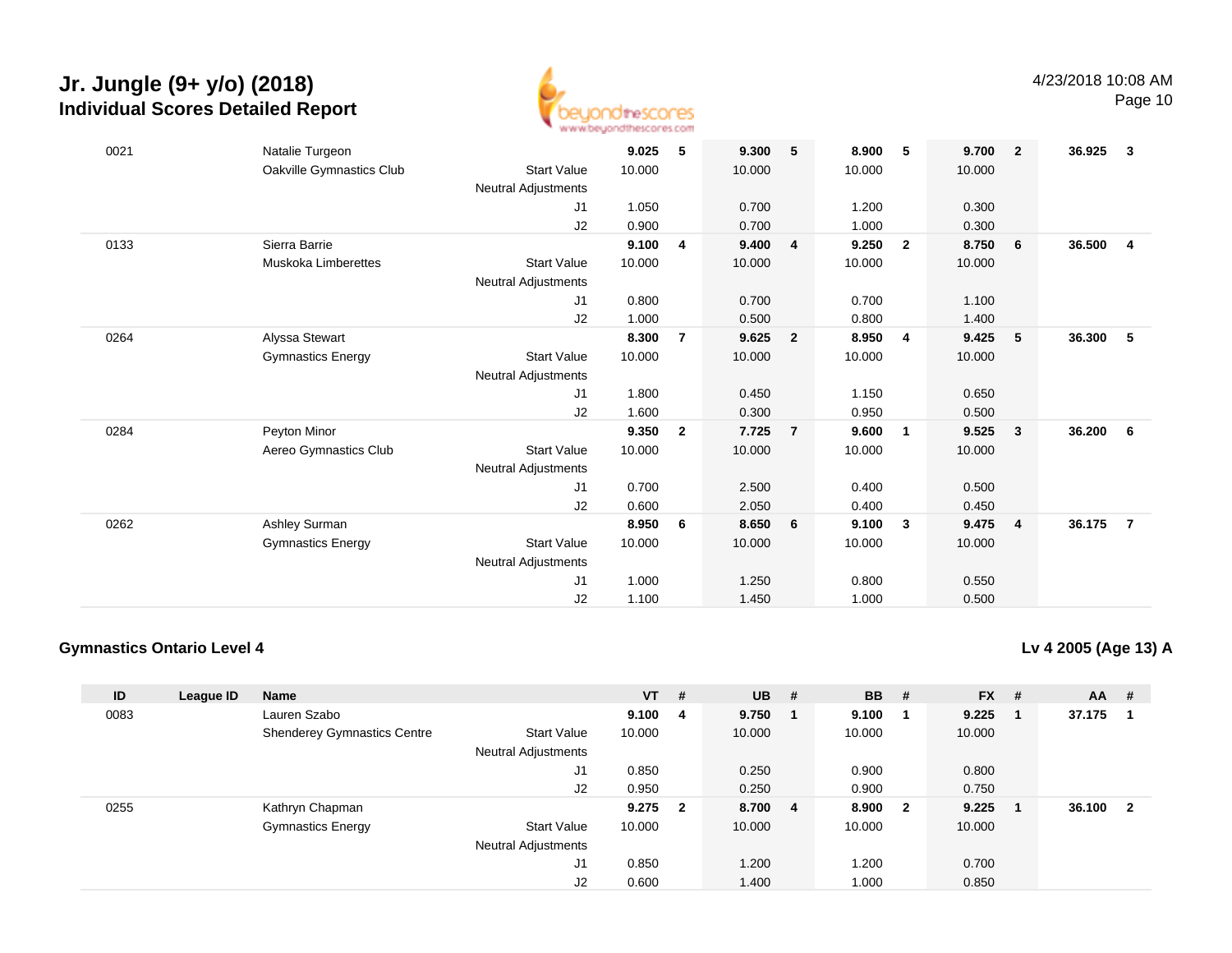

Page 11

| 0256 | Cadence Savoie           |                            | 8.900  | 5            | 8.600  | 5              | 8.700  | $\overline{\mathbf{3}}$ | 8.925  | $\overline{\mathbf{2}}$ | 35.125 | $\overline{\mathbf{3}}$ |
|------|--------------------------|----------------------------|--------|--------------|--------|----------------|--------|-------------------------|--------|-------------------------|--------|-------------------------|
|      | <b>Gymnastics Energy</b> | <b>Start Value</b>         |        |              | 10.000 |                | 10.000 |                         | 10.000 |                         |        |                         |
|      |                          | <b>Neutral Adjustments</b> | 10.000 |              |        |                |        |                         |        |                         |        |                         |
|      |                          | J1                         | 1.100  |              | 1.400  |                | 1.400  |                         | 1.000  |                         |        |                         |
|      |                          | J2                         | 1.100  |              | 1.400  |                | 1.200  |                         | 1.150  |                         |        |                         |
| 0035 | Sasha Smith              |                            | 9.200  | 3            | 9.050  | $\overline{2}$ | 7.950  | 5                       | 8.700  | $\overline{4}$          | 34.900 | $\overline{4}$          |
|      | <b>Bluewater</b>         | <b>Start Value</b>         | 10.000 |              | 10.000 |                | 10.000 |                         | 10.000 |                         |        |                         |
|      |                          | <b>Neutral Adjustments</b> |        |              |        |                |        |                         |        |                         |        |                         |
|      |                          | J1                         | 0.700  |              | 0.750  |                | 2.200  |                         | 1.400  |                         |        |                         |
|      |                          | J2                         | 0.900  |              | 1.150  |                | 1.900  |                         | 1.200  |                         |        |                         |
| 0036 | <b>Cameron Donkers</b>   |                            | 9.450  | $\mathbf{1}$ | 8.400  | 6              | 7.800  | 6                       | 8.800  | $\overline{\mathbf{3}}$ | 34.450 | 5                       |
|      | <b>Bluewater</b>         | <b>Start Value</b>         | 10.000 |              | 10.000 |                | 10.000 |                         | 10.000 |                         |        |                         |
|      |                          | <b>Neutral Adjustments</b> |        |              |        |                |        |                         |        |                         |        |                         |
|      |                          | J1                         | 0.600  |              | 1.750  |                | 2.200  |                         | 1.200  |                         |        |                         |
|      |                          | J2                         | 0.500  |              | 1.450  |                | 2.200  |                         | 1.200  |                         |        |                         |
| 0232 | Makeda Harrison          |                            | 9.100  | 4            | 8.900  | $\mathbf{3}$   | 7.100  | $\overline{7}$          | 8.800  | $\overline{\mathbf{3}}$ | 33.900 | - 6                     |
|      | <b>Gymnastics Energy</b> | <b>Start Value</b>         | 10.000 |              | 10.000 |                | 10.000 |                         | 10.000 |                         |        |                         |
|      |                          | <b>Neutral Adjustments</b> |        |              |        |                |        |                         |        |                         |        |                         |
|      |                          | J1                         | 1.000  |              | 1.000  |                | 3.000  |                         | 1.300  |                         |        |                         |
|      |                          | J2                         | 0.800  |              | 1.200  |                | 2.800  |                         | 1.100  |                         |        |                         |
| 0129 | Hannah Barnes            |                            | 8.700  | 6            | 7.650  | $\overline{7}$ | 8.200  | 4                       | 8.450  | - 5                     | 33.000 | $\overline{7}$          |
|      | Muskoka Limberettes      | <b>Start Value</b>         | 10.000 |              | 10.000 |                | 10.000 |                         | 10.000 |                         |        |                         |
|      |                          | <b>Neutral Adjustments</b> |        |              |        |                |        |                         |        |                         |        |                         |
|      |                          | J <sub>1</sub>             | 1.300  |              | 2.300  |                | 2.000  |                         | 1.600  |                         |        |                         |
|      |                          | J2                         | 1.300  |              | 2.400  |                | 1.600  |                         | 1.500  |                         |        |                         |
|      |                          |                            |        |              |        |                |        |                         |        |                         |        |                         |

### **Gymnastics Ontario Level 4**

**Lv 4 2005 (Age 13) B**

| ID   | League ID | <b>Name</b>              |                            | $VT$ # |                          | <b>UB</b> | - #                      | <b>BB</b>    | #                        | <b>FX</b> | #                        | $AA$ # |                          |
|------|-----------|--------------------------|----------------------------|--------|--------------------------|-----------|--------------------------|--------------|--------------------------|-----------|--------------------------|--------|--------------------------|
| 0302 |           | Amenah Abu Al Hayjaa     |                            | X.XXX  | $\overline{\phantom{a}}$ | X.XXX     | $\overline{\phantom{a}}$ | <b>X.XXX</b> | $\overline{\phantom{a}}$ | X.XXX     | $\overline{\phantom{a}}$ | 0.000  | $\overline{\phantom{a}}$ |
| 0160 |           | Ava Collins              |                            | 9.025  | $\mathbf{2}$             | 9.325     |                          | 9.000        |                          | 9.350     |                          | 36.700 |                          |
|      |           | <b>Barrie Kempettes</b>  | <b>Start Value</b>         | 10.000 |                          | 10.000    |                          | 10.000       |                          | 10.000    |                          |        |                          |
|      |           |                          | <b>Neutral Adjustments</b> |        |                          |           |                          |              |                          |           |                          |        |                          |
|      |           |                          | J1                         | 1.050  |                          | 0.700     |                          | 1.000        |                          | 0.700     |                          |        |                          |
|      |           |                          | J2                         | 0.900  |                          | 0.650     |                          | 1.000        |                          | 0.600     |                          |        |                          |
| 0272 |           | Lillie Armstrong         |                            | 9.050  |                          | 8.900     | $\overline{\mathbf{2}}$  | 8.475        | $\overline{\mathbf{2}}$  | 8.950     | 3                        | 35.375 | $\mathbf{2}$             |
|      |           | <b>Gymnastics Energy</b> | <b>Start Value</b>         | 10.000 |                          | 10.000    |                          | 10.000       |                          | 10.000    |                          |        |                          |
|      |           |                          | <b>Neutral Adjustments</b> |        |                          |           |                          | $-0.100$     |                          |           |                          |        |                          |
|      |           |                          | J1                         | 1.000  |                          | 1.300     |                          | 1.550        |                          | 1.150     |                          |        |                          |